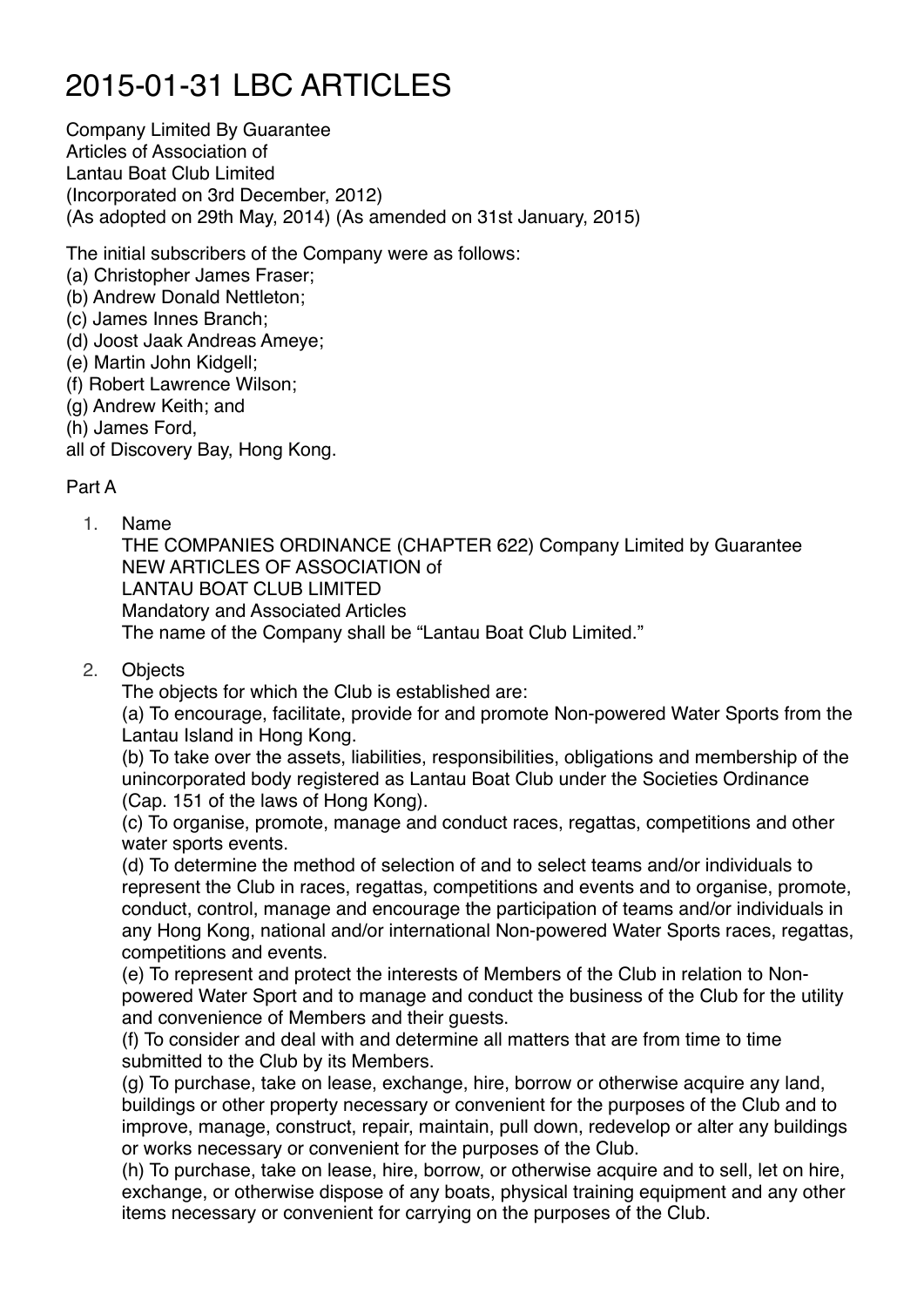(i) To sell, improve, manage, lease, mortgage, pledge, dispose of or otherwise deal with the property and moneys of the Club with a view to furthering its objects.

(j) To invest and deal with the monies of the Club not immediately required to be expended insuch manner as from time to time shall seem expedient to further the objects of the Club.

(k) To borrow or raise money for the purposes of the Club on such terms and on such security as may be thought fit.

(l) To hire, employ and dismiss instructors, coaches, boat builders, boatmen, secretaries, clerks, managers, servants, workmen and any other staff and to pay to them and to other persons in return for services rendered to the Club, salaries, wages, gratuities, and pensions.

(m) To establish, promote, subscribe to, become a member of, or affiliate itself with governing bodies of Non-powered Water Sport or any other associations or institutions whose objects are similar to those of the Club and the establishment, promotion, membership, affiliation, or support of which may further the objects of the Club, provided that the Club does not support with its funds any association or institution that pays or transfers, directly or indirectly, any income or property in any way as profit to its members.

(n) To do all such other lawful things as are incidental or conducive to the attainment of the above objects, provided that:

(i) in case the Club shall take or hold any property which may be subject to any trusts, the Club will only deal with or invest the same in such manner as allowed by law, having regard to such trusts;

(ii) the objects of the Club shall not extend to the regulation of relations between workers and employers or organisations of workers and organisations of employers; and (iii) the powers set forth in the Seventh Schedule of the Companies Ordinance (Cap. 32 of the laws of Hong Kong) in force immediately before the coming into effect of the Ordinance on 3rd March, 2014 are hereby excluded.Members' Liabilities.

# 3. Members' Liabilities

The liability of the Members is limited.

# 4. Contributions by Members

Every Full Member of the Club undertakes to contribute to the assets of the Club, in the event of its being wound up while he is a member, or within one year after he ceased to be a member, for payment of the debts and liabilities of the Club contracted before he ceased to be a member, and of the costs, charges and expenses of winding up the Club, and for the adjustment of the rights of the contributories among themselves, such amount as may be required not exceeding HK\$ 1.00.

# 5. Application of Income and Property

(a) The income and property of the Club, however derived, shall be applied solely towards the promotion of the objects of the Club as set forth in these Articles.

(b) Subject to (d) and (e) below, no portion of the income and property of the Club shall be paid or transferred directly or indirectly by way of dividend, bonus or otherwise to the Members of the Club.

(c) No General Committee Members shall be appointed to any salaried office of the Club or any office of the Club paid by fees and no remuneration or other benefit in money, or money's worth, except as provided in (d) and (e) below shall be given by the Club to any General Committee Member.

(d) Nothing herein shall prevent the payment, in good faith, by the Club of reasonable and such manner as from time to time shall seem expedient to further the objects of the Club.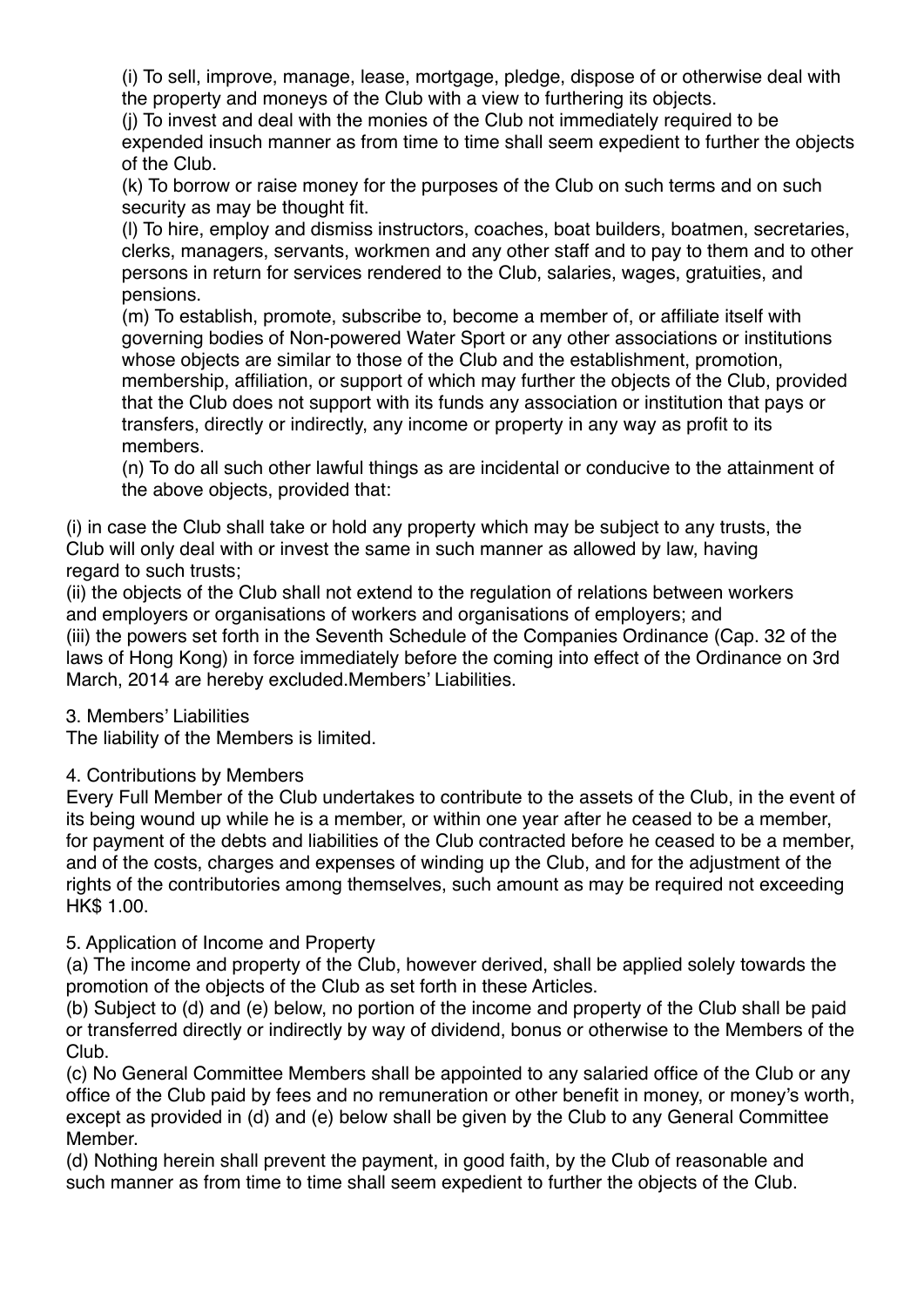(e) Nothing herein shall prevent the payment, in good faith, by the Club of:

(i) interest on money lent by any Member of the Club or its General Committee at a rate per year not exceeding 2% above the prime rate prescribed for the time being by The Hong kong and Shanghai Banking Corporation Limited for HK\$ loans;

(ii) reasonable and proper rent for premises demised or let by any Member of the Club or of its General Committee; and

(iii) remuneration or other benefits in money or money's worth to a body corporate in which a Member of the Club or of its General Committee is interested solely by virtue of being a member of that body corporate by holding not more than one hundredth part of its capital or controlling not more than one-hundredth part of its votes in general meeting.

(f) No person shall be bound to account for any benefit he may receive in respect of any payment properly paid in accordance with (d) and (e) above.

# 6. Disposal of Assets after Dissolution

If upon the winding up or dissolution of the Club there remains, after the satisfaction of all its debts and liabilities, any property whatsoever, the same shall not be paid to or distributed among the Members of the Club, but shall be given or transferred to some other institution or institutions having objects similar to the objects of the Club, and which shall prohibit the distribution of its or their income and property among its or their members to an extent at least as great as is imposed on the Club under or by virtue of Article 5 above, such institution or institutions to be determined by the Members of the Club at or before the time of dissolution, or in default thereof by a Judge of the High Court of Hong Kong having jurisdiction in regard to charitable funds, and if and so far as effect cannot be given to such provision then to some charitable object or objects.

## 7. Accounts

True accounts shall be kept of the sums of money received and expended by the Club, and the matter in respect of which such receipt and expenditure takes place, and of the property, credits and liabilities of the Club, and, subject to any reasonable restrictions as to the time and manner of inspecting the same that may be imposed in accordance with the regulations of the Club for the time being, shall be open to the inspection of the Members. Once at least in every financial year, the accounts of the Club shall be examined and the correctness of the statement of financial position ascertained by one or more properly qualified independent auditor or auditors.

#### Part B Other Articles

1. DEFINITIONS

In these Articles (both Part A and Part B), unless there be something in the subject or context inconsistent therewith:

(a) "Annual General Meeting" means the annual general meeting of those Members of the

Club who have the right to vote, held in each financial year in accordance with the requirement of the Ordinance.

(b) "Bylaws" means the Bylaws enacted by the General Committee and by the Club in Members' Meeting for the management of the Club.

(c) "Club" means the company registered as "Lantau Boat Club Limited."

(d) "Club premises" means all the land wherever situated and occupied, owned or leased by the Club including all buildings, offices, factories and sheds of whatever nature or type erected thereon.

(e) "General Meeting" means a general meeting (other than the Annual General Meeting) of

those Members of the Club who have the right to vote specially summoned under these Articles.

(f) "General Committee Member" means a member of the General Committee for the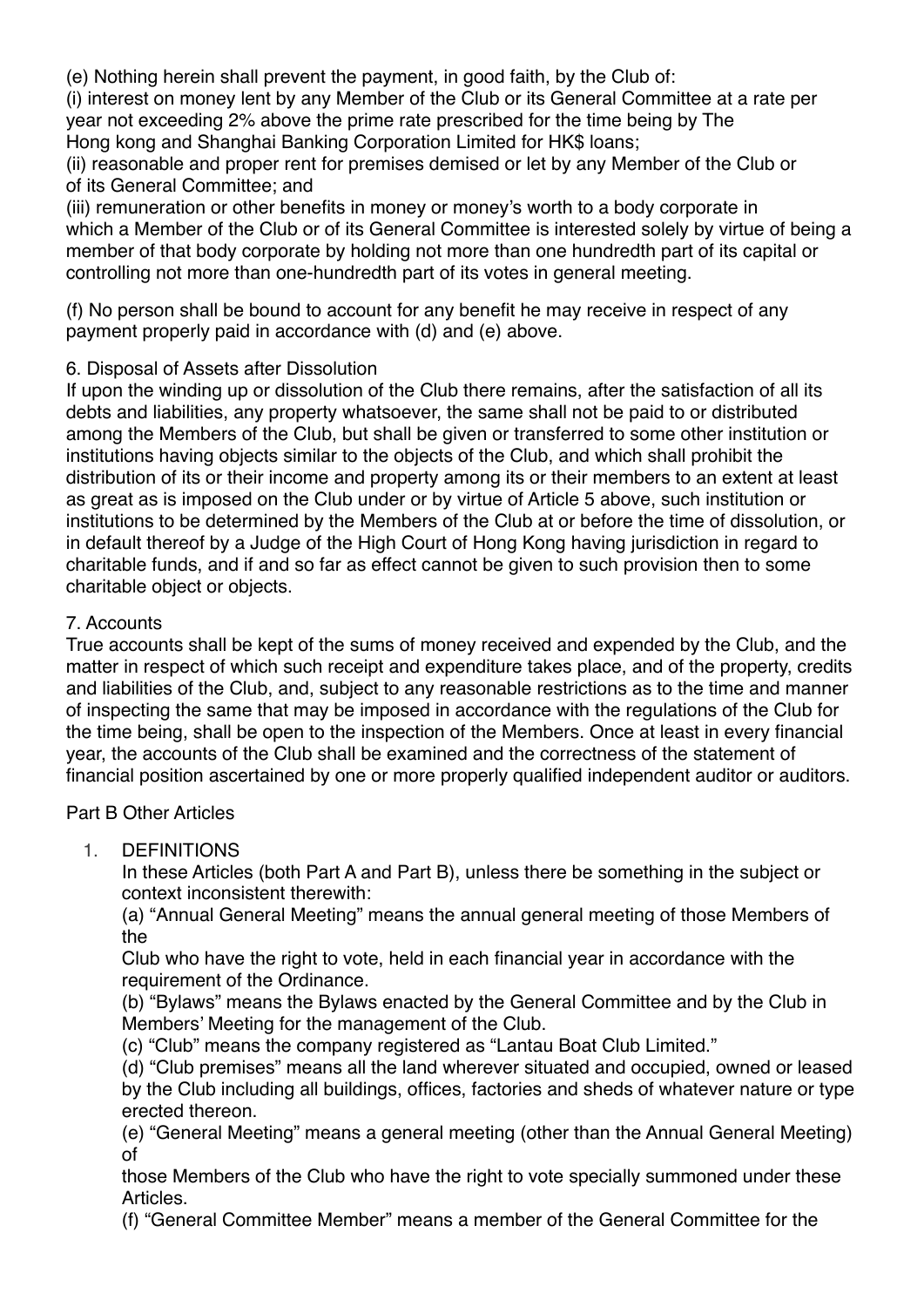time being of the Club.

(g) "Hong Kong" means the Hong Kong Special Administrative Region of the People's Republic of China.

(h) "In writing" and "written" mean written or printed, or partly written or partly printed and include printing, lithography, photography, email, internet site, and other modes of representing or reproducing words in a visible form.

(i) "Member" or "Member of the Club" means any member of whatever category of the Club

as registered and elected (if so required) or admitted in accordance with these Articles or any amendment thereof and registered as such in the Register of Members.

(j) "Member in Good Standing" means any Member of whatever category of the Club as registered and elected (if so required) or admitted in accordance with these Articles or any

amendment thereof and registered as such in the Register of Members whose subscription,

if any is required, is paid up to date and who has not been suspended or expelled.

(k) "Members' Meeting" means a general meeting, whether the Annual General Meeting or a General Meeting, of those Members of the Club who by these Articles are entitled to vote

at such general meeting.

(l) "Non-powered Water Sport" means any water sport where propulsion is by human or natural means and not by means of any form of stored energy.

(m) "Office" means the registered office for the time being of the Club.

(n) "Ordinance" means the Companies Ordinance (Cap. 622) of the Laws of Hong Kong and

any amendment or amendments thereof for the time being in force. Unless the context otherwise requires, expressions defined in the Ordinance or any statutory modification thereof in force at the date on which these Articles become binding on the Club shall have the meaning so defined.

(o) "Register of Members" means the register of the Club's Members which the Club is required by the Ordinance to keep.

(p) "Seal" means the Seal of the Club.

(q) "Secretary" means the Company Secretary of the Club for the time being.

(r) "Special Resolution" means a Special Resolution of the Club passed in accordance with

Sections 562 and 564 of the Ordinance.

(s) "Treasurer" means the Treasurer of the Club for the time being.

(t) "HK\$" means Hong Kong dollars, the lawful currency of Hong Kong.

(u) "%" means per cent.

(v) Words importing the singular number include the plural number and words importing the plural number include the singular number.

(w) Words importing the masculine gender shall include the feminine gender and vice versa

unless these Articles provide otherwise.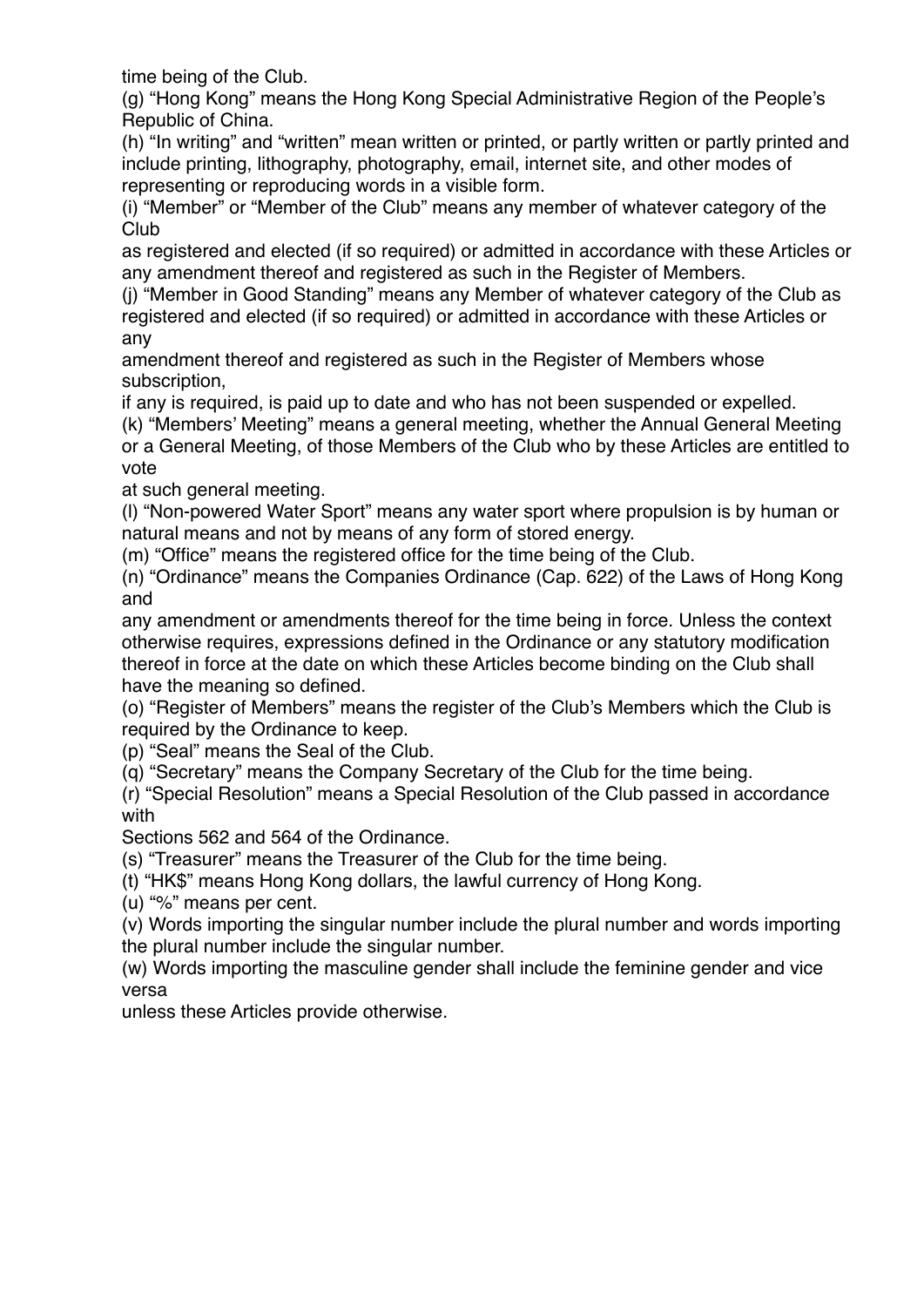## 2. PRELIMINARY

2.1 Rules of the Club

The Articles of Association and the Bylaws shall together form the Rules of the Club.

2.2 Registration

For the purposes of registration, the number of Members is declared to be not more than 2,500.

2.3 The regulations contained in Schedule 3 of the Companies (Model Articles) Notice of the Ordinance shall not apply to the Club.

2.4 Financial Year

The financial year of the Club shall commence on the 1 April in each year and terminate on the expiration of the 31 March in the following year.

## 3. MEMBERSHIP

3.1 Categories of Membership

The Club has the following categories of membership:

- (a) Full Members;
- (b) Oversea Members;
- (c) Honorary Members;
- (d) Spouse/Partner Members;
- (e) Junior Members; and
- (f) Other Categories.

3.2 Full Members

Any person normally resident in Hong Kong who has attained the age of eighteen is eligible for election as a Full Member.

3.3 Overseas Members

Full Members who relocate away from Hong Kong may elect to become Overseas Members.

3.4 Honorary Members

The General Committee may appoint Honorary Members of the Club.

3.5 Spouse/Partner Members

The spouse or partner of a Full Member may become a Spouse/Partner Member.

3.6 Junior Members

Members' children who are less than 18 years old may be admitted as Junior Members.

3.7 Other Categories

The Club may establish other categories of membership as set forth in the Bylaws.

3.8 Restriction of Membership

The General Committee may at any time restrict the number of Members in any category of membership.

3.9 Rights and Privileges of a Member

The rights and privileges of a Member are personal to himself; they are not transferable by his own act or by operation of law and shall cease upon his death or upon his ceasing for any reason to be a Member.

#### 3.10 Voting Rights

Full Members normally resident in Hong Kong shall have one vote each at Members' Meetings. Overseas Members, Honorary Members, Spouse/Partner Members Junior Members, and other categories of Members shall not have voting rights.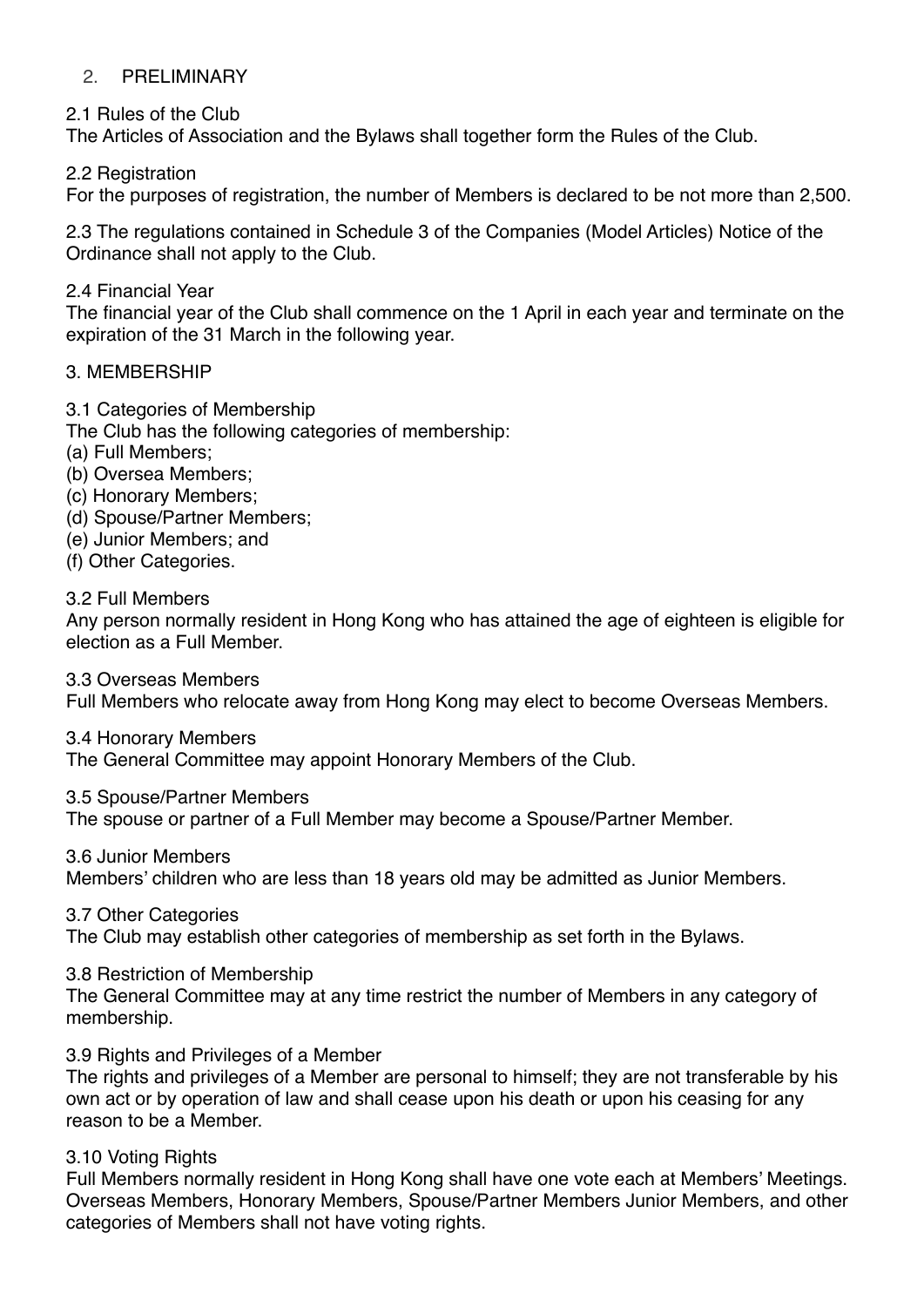# 4. ADMISSION REQUIREMENTS

4.1 Full Members

A person may be elected as a Full Member only after:

(a) completing the application form prescribed by the General Committee, and

(b) being duly proposed and seconded by two Full Members, and

(c) being elected in accordance with the provisions of Article 5 hereof, and

(d) paying any required joining fee and subscription.

In addition to fulfilling the provisions of this Article, an applicant for Membership may be requested to attend an interview before the General Committee or a membership committee appointed by the General Committee in accordance with the Bylaws governing admission to the Club (the "Membership Committee"). Details of the membership application procedure shall be stipulated in the Bylaws.

4.2 Article deleted

4.3 Honorary Members

A person may be admitted as an Honorary Member of the Club only by invitation of the General Committee. Honorary Members shall be appointed for such term and upon such conditions and for such periods as the General Committee shall at its discretion determine.

4.4 Spouse/Partner Members

The spouse or de facto partner of a Member (not being a Member in his own right) shall be entitled to become a Spouse/Partner Member. The spouse or partner of a Member is not entitled to the privileges of membership in the Club without having applied to become a Spouse/ Partner Member, except that the spouse or nominated partner of a Member shall be entitled to use the facilities of the Club as a guest in accordance with applicable Bylaws of the Club. 4.5 Junior Members

(a) Children under the age 18 of a Member may be admitted as Junior Members of the Club after one of their parents has provided the Secretary with the children's written particulars.

(b) Junior Members must use the Club's facilities under the supervision of a Full Member or Spouse/Partner Member of the Club, who shall be responsible for all acts of the Junior Member on the Club premises.

(c) The General Committee may at its discretion waive payment of joining fee or subscriptions in respect of Junior Members.

# 5. ADMISSION, ELECTION AND BALLOTING

5.1 Application for election or admission as a Member must be made on such form as may from time to time be prescribed by the General Committee.

5.2 Election

Election to Membership of the Club shall be determined by the General Committee or the Membership Committee.

5.3 Entries in the Register of Members

The Secretary shall cause to be entered in the Register of Members the name, residential address, membership class and date of election or admission of each Member and shall remove from the Register the name of those who cease to be Members and the date thereof.

# 6. MEMBERSHIP RESPONSIBILITIES

6.1 Conditions of Membership

(a) Every person on becoming a Member binds himself to observe the Articles and the Bylaws of the Club, whether contained in these Articles or made pursuant to any power granted hereby. (b) All Members are responsible for their own actions.

(c) No Member may use the Club's premises, equipment, or facilities for commercial purposes, or facilitate such use by a non-Member, or any type of organization, except with the permission of the General Committee.

6.2 Entry Fees and Subscriptions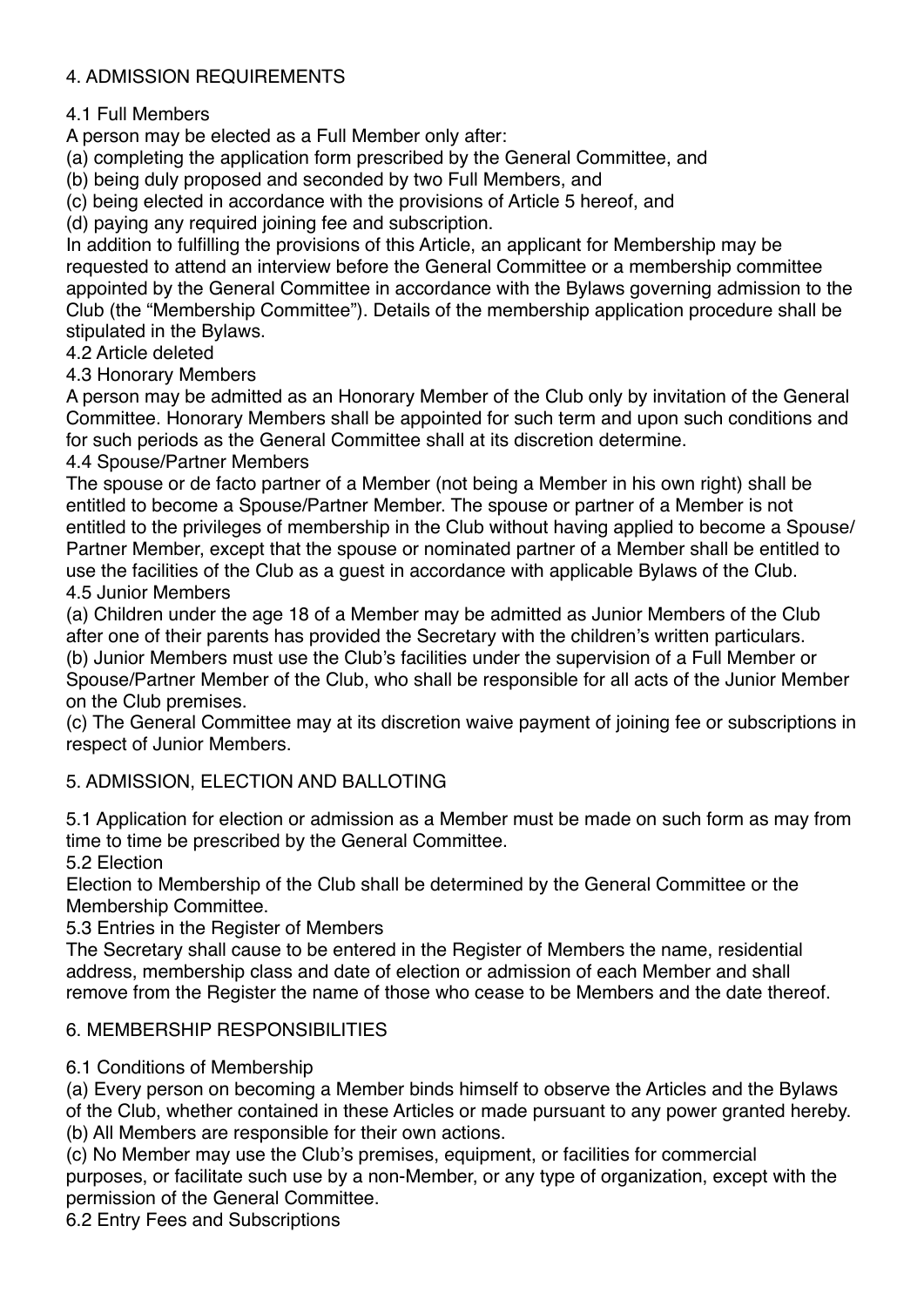The payment of entry fees for membership of the Club and membership subscriptions by Members shall be of such amount and payable on such dates, at such frequencies and in such manner as the Club in Members' Meeting may from time to time prescribe.

# 7. SUSPENSION AND EXPULSION OF MEMBERS

7.1 Suspension and Termination for Non-payment of Subscription

(a) A Member whose subscription has not been paid by its due date shall be suspended automatically for so long as his subscription continues in arrears.

(b) A Member whose subscription has not been paid by its due date may be required to pay a penalty in addition to the annual subscription fee, as determined by the Club in Members' Meeting and stated in the Bylaws.

(c) A Member whose subscription has not been paid within three months of its due date shall cease to be a Member subject to the provision of Article 7.3 below.

# 7.2 Improper Conduct

If, in the opinion of a General Committee Member, a Member, spouse, child or nominated partner of a Member, or visitor, or guest is guilty on the Club premises of causing any noise, uproar, disturbance, or of improper conduct or of any other conduct detrimental to the interests of the Club, he may order the Member, spouse, child, nominated partner of a Member, visitor or guest to leave the Club premises immediately for any period of time not exceeding 72 hours. The General Committee Member concerned shall as soon as practicable report the matter to the General Committee which shall consider whether or not to hold an enquiry in accordance with the provisions of Article 7.4 below.

# 7.3 Failure to Pay Monies Due

The membership of a Member who fails to pay any monies due to the Club by the time prescribed by either these Articles or the Bylaws of the Club shall be suspended and after a further three months he shall cease to be a Member. The General Committee may at its discretion, for good cause and upon such conditions as it shall find fit to impose, reinstate such Member.

# 7.4 Request for a Member's Resignation

If any Member violates the Rules of the Club, or if the Member's conduct is, in the opinion of the General Committee or of any 10 Members (except the Junior Members) who so certify in writing, injurious to the character or interests of the Club, the General Committee shall, after giving at least seven days' notice to the Member, hold an enquiry at which the Member shall have the opportunity to explain his conduct, either in person or in writing, as the Member prefers. If the General Committee is not satisfied with the Member's explanation, it may recommend that such Member resign. Such a recommendation may be made only if a quorum of Committee members is present and at least two thirds of those present agree. The General Committee may hold an enquiry even if the Member in question has failed to appear or make written representations.

# 7.5 Expulsion of a Member

If a Member does not resign within 14 days from the date of a notice recommending that the Member do so, the General Committee has power to call a General Meeting at which a resolution to expel the Member may be raised. If a two thirds majority of the voting Members present support the resolution, the Member shall be expelled from the Club without appeal. In a sufficiently grave case, the General Committee may immediately suspend the Member without offering the option of resigning and shall call a General Meeting as soon as possible to consider the Member's expulsion.

# 7.6 Suspension of a Member

The General Committee may, after notice and enquiry as described above, instead of calling upon a Member to resign, suspend the Member whose conduct is in question from the Club and exclude him from the Club premises for any period of time not exceeding six months.

7.7 Reconsideration by the General Committee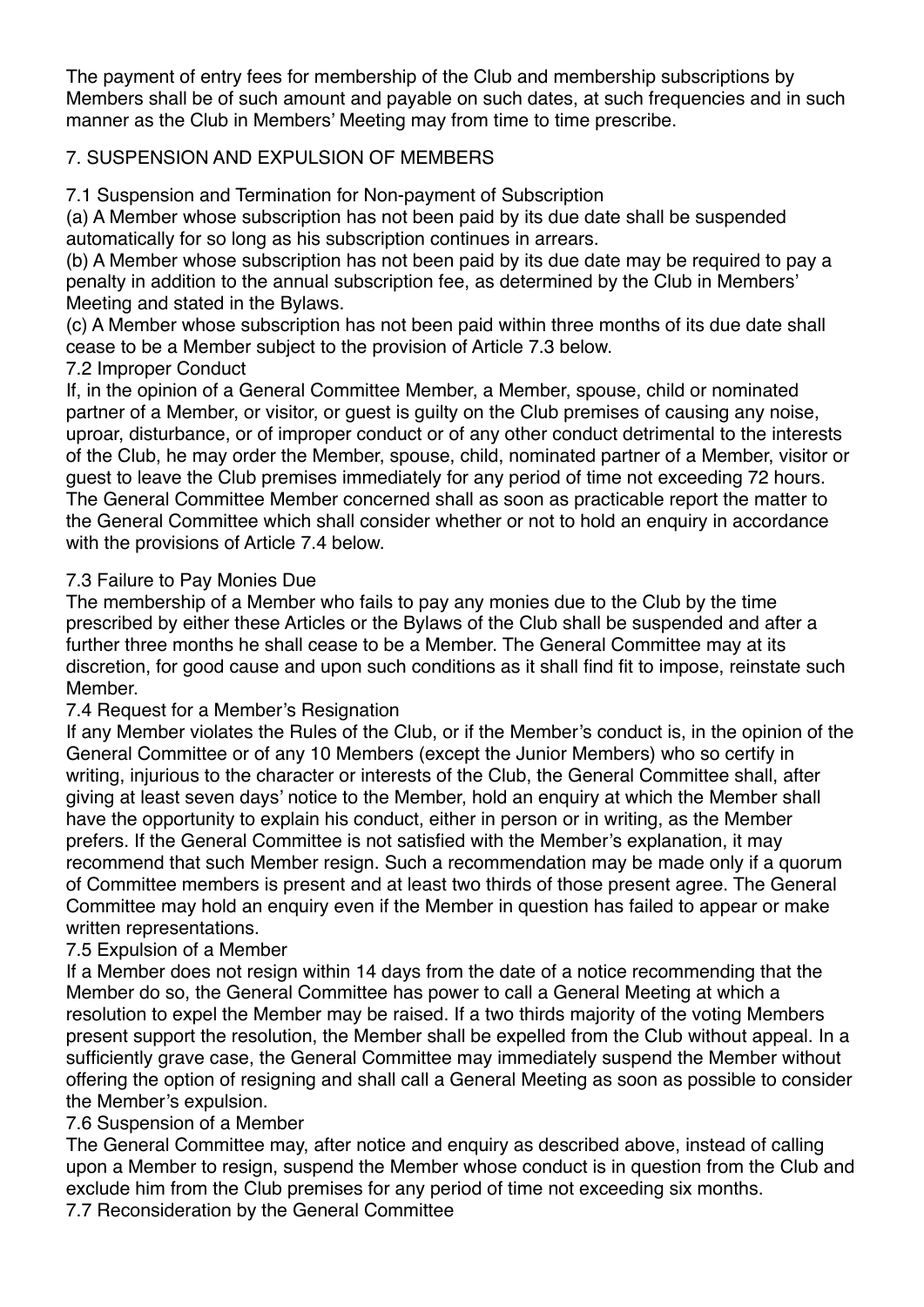The General Committee shall reconsider its own decision made under the provisions of this Article upon being required to do so in writing by 5 General Committee Members or any 10 Full Members of the Club.

# 7.8 Conduct of a General Committee Member

A General Committee Member shall not vote or act as a Member of the General Committee at any enquiry or Members' Meeting called under these Articles as described above, at which his own conduct is in question or at any enquiry or Members' Meeting held to investigate any case in which he is a complainant.

# 7.9 Bankruptcy or Insolvency

A Member who has been adjudicated bankrupt or has had a trustee, receiver or liquidator appointed shall automatically cease to be a Member. The General Committee may at its discretion reinstate the Member upon such conditions as it shall determine.

7.10 Resignation by Notice to the Club

A Member wishing to resign from the Club may do so by giving written notice to the Secretary, addressed to the Office, but shall not be entitled to any refund of the entrance fee or subscription or any part thereof.

# 7.11 Consequences of Suspension or Termination

(a) During any period of suspension of membership, a Member shall be prohibited from enjoying the rights and privileges of membership of the Club and from entering in any race, regatta, competition or event organised, promoted, managed, conducted or controlled by the Club. (b) In the case of termination of membership, the Member shall be notified of the cessation of his membership, the reason therefore, and removal from the Register of Member.

# 8. VISITORS AND GUESTS

Visitors to the Club, guests of the Members, and competitors participating in events organized by the Club may use the Club premises and facilities on such terms and conditions as stated in the Bylaws.

# 9. SPORTS SECTIONS

(a) Subject to the approval of a 75% majority of both the General Committee and the Club in Members' Meeting, any group of at least 15 Members may form themselves into a Section for the promotion and management of a particular branch of Non-powered Water Sport, including, but not limited to, sailing, paddling and rowing. Each member of a Section must be a Member in Good Standing of the Club.

(b) The registered Members of each Section shall elect a committee to manage their Section, including a chairman and vice-chairman and such other officers and committee members as the members of the Section may determine in a general meeting of the Section.

(c) The Club's Bylaws may contain rules for the election, removal and replacement of members of section committees and for the management of the Sections.

(d) Each Section shall have a Section Fund to finance its activity and the registered members of a Section shall pay such joining and other fees to their Section Fund as shall be determined by the Section members in a general meeting of the Section.

# 10. OFFICERS

# 10.1 Flag Officers

There shall be a Commodore and a Vice-Commodore, who shall be Flag Officers. Each elected Flag Officer shall be elected for a period until the next Annual General Meeting.

# 10.2 Other Officers

(a) There shall be a Secretary, a Treasurer and a Beachmaster, who shall be Officers of the Club and shall be elected for a period until the next Annual General Meeting.

(b) A Deputy Secretary and Deputy Treasurer and Deputy Beachmaster may be elected at the Annual General Meeting, who shall not be members of the General Committee, but who shall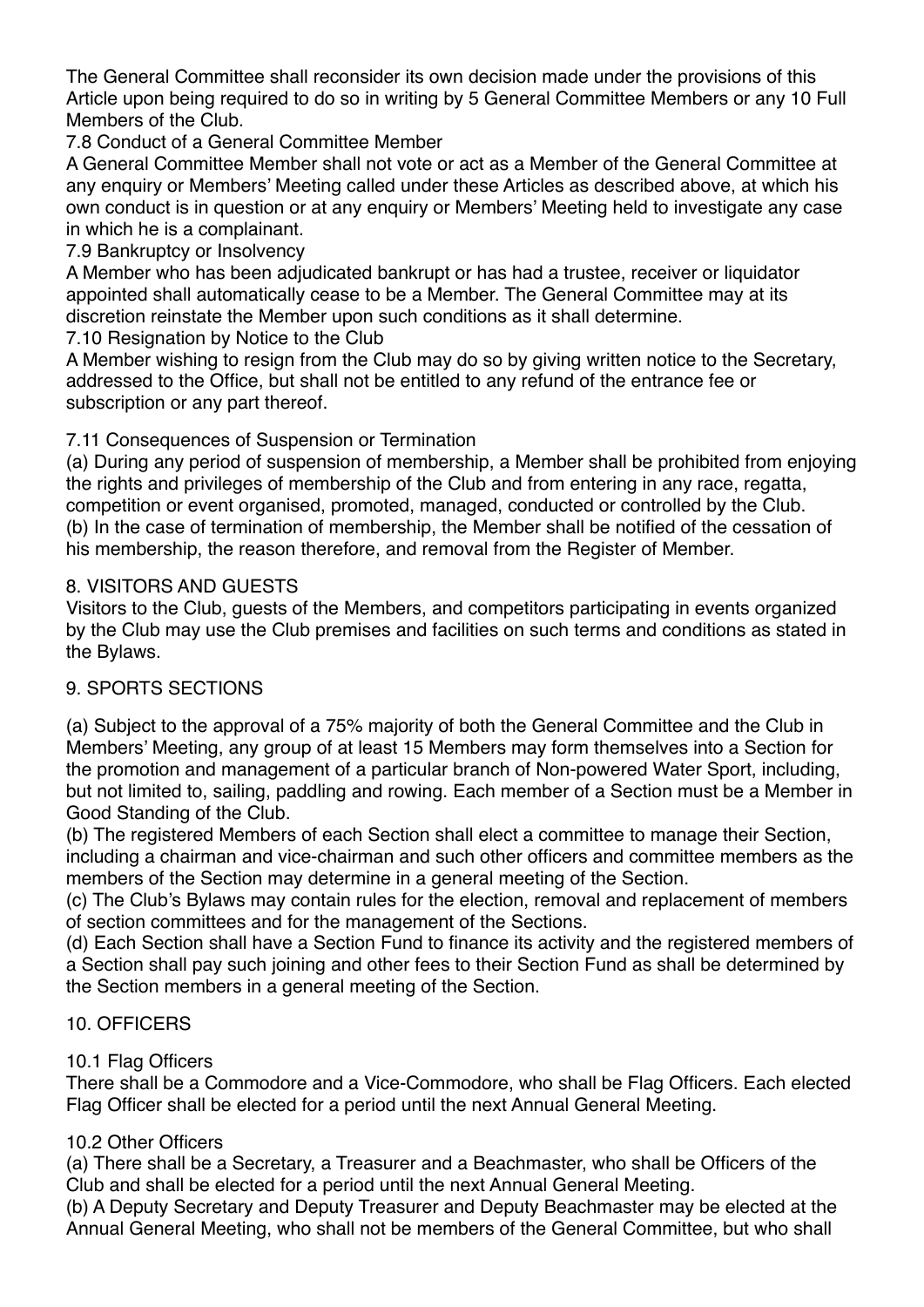be entitled to attend meetings of the General Committee in the absence of the Secretary, Treasurer, or Beachmaster. The General Committee may fill vacancies in these positions.

## 10.3 Qualification to be an Officer

An Officer of the Club must be a Full Member in Good Standing resident in Hong Kong at the time of his election as an Officer of the Club and remain a resident Full Member whilst an Officer of the Club.

#### 10.4 Resignation of Officers

An Officer of the Club may at any time resign as an Officer upon giving written notice to theGeneral Committee. An Officer who resigns during the period of office shall not be deemed to have resigned as a member of the General Committee unless the Officer also resigns from the General Committee. The General Committee may appoint any Full Member to hold the vacated office until the next following General Committee assumes office.

#### 11. GENERAL COMMITTEE

## 11.1 General Committee Memberships

(a) The Club shall be managed by a General Committee that shall include the Commodore, Vice Commodore, Secretary, Treasurer, Beachmaster and the chairmen and vice-chairmen of each Sport Section formed in accordance with Article 9.

(b) If needed for the purposes of the Club, the Club in Members' Meeting may augment the composition of the General Committee if the motion to do so is carried by a 75% majority vote. (c) No member of the General Committee may simultaneously occupy more than one position

on the General Committee.

11.2 Treasurer's Responsibilities

The Treasurer shall be responsible to the General Committee for supervising the collection of revenue and settlement of the debts of the Club and maintaining the accounts and funds of the Club and shall cause the audited financial statements of the Club to be published as directed by the General Committee.

11.3 Secretary's Responsibilities

The Secretary shall be responsible for maintaining the Register of Members and ensuring that a proper record is made of the proceedings of the General Committee and Members' Meetings. In particular, he shall cause minutes to be made of:

(a) the names of the General Committee Members present at each General Committee meeting;

(b) the names of the Members present at each Members' Meeting;

(c) all resolutions and proceedings at Members' Meetings and General Committee meetings;

(d) all elections and appointments of Officers and General Committee Members and all appointments of committees and chairmen thereof and terms of reference of such committees and other appointments made by the General Committee.

11.4 Election of Officers and General Committee

The Officers and other members of the General Committee shall be elected at the Annual General Meeting of the Club.

(a) Only duly proposed and seconded Full Members may be elected members of the General **Committee** 

(b) Any two Full Members may propose and second an eligible Member for election as an Officer or as a member of the General Committee, having previously received the nominee's assent.

(c) Nominations for Officers and other members of the General Committee, excluding the chairmen and vice-chairmen of the Sport Sections, shall be invited beginning forty-two days before and must be received by the Secretary twenty-one days before the Annual General Meeting. If there is a shortage of candidates for an office, nominations not received twenty-one days before the Annual General Meeting may be considered at the Meeting with the approval of the chairman thereof.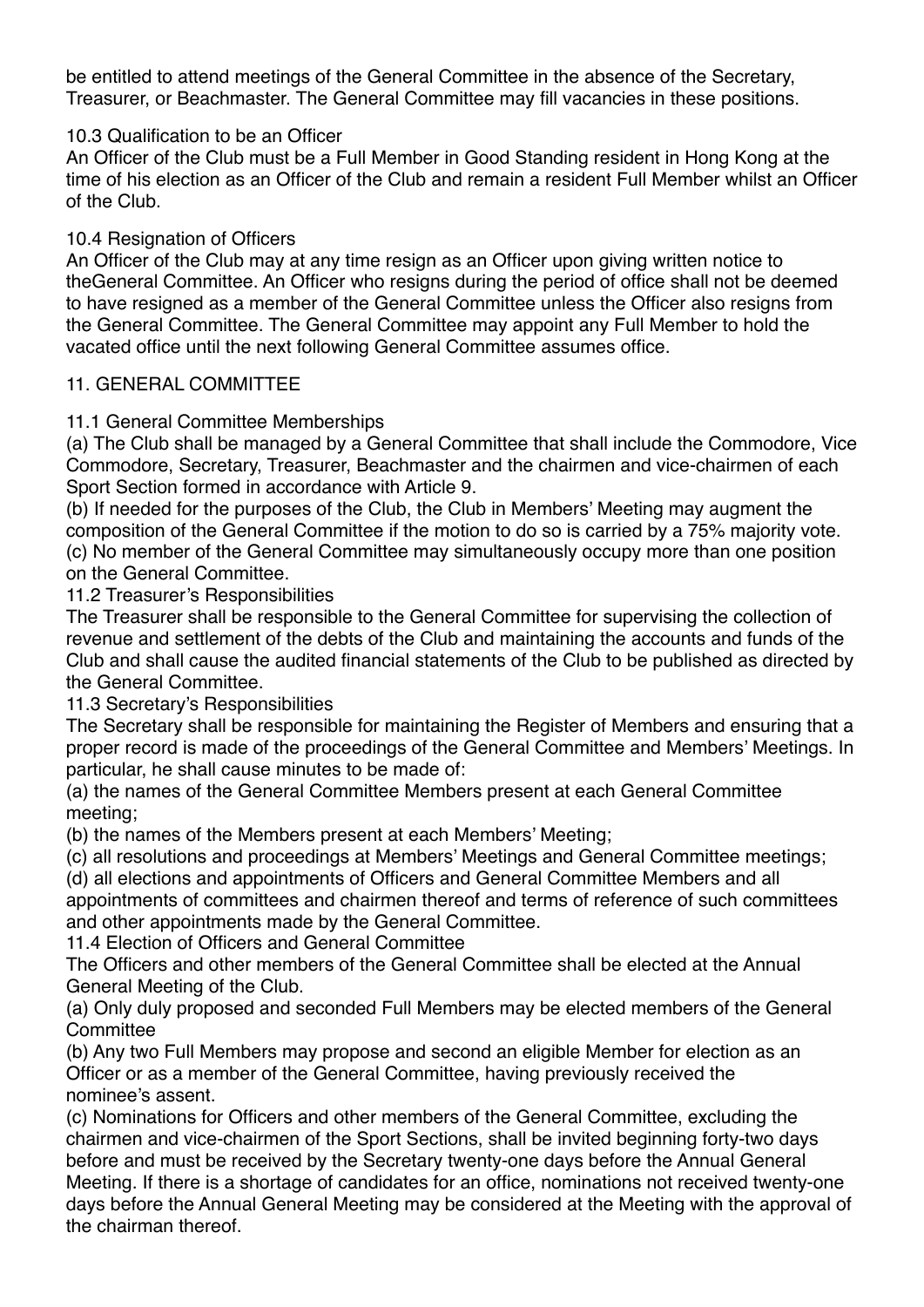(d) Election of Officers and other members of the General Committee shall proceed in order of seniority, the Commodore being elected first, then the Vice Commodore, Secretary, Treasurer, Beachmaster, and then other, ordinary members of the General Committee, ifany. Vacancies shall be filled by those candidates receiving the most votes.

(e) The ballot shall take place at the Annual General Meeting and every Member of the Club who has the right to vote shall be entitled to vote for as many candidates as there are vacancies to be filled but not more.

(f) If two or more candidates obtain an equal number of votes, the chairman of the Annual General Meeting shall have a second or casting vote.

(g) If more than two candidates are nominated for a single office, voting will proceed by rounds until one candidate wins an absolute majority.

(h) If, within seven days, any candidate after being elected declines to serve, the candidate who has the next largest number of votes shall be deemed to be elected.

(i) The General Committee may fill up any vacancy or vacancies that shall occur in the General Committee if any elected General Committee Member shall cease to be a General Committee Member for any reason. Any General Committee Member appointed by reason of this provision of the Articles shall hold office until the next Annual General

Meeting and shall thereafter be eligible for election as a General Committee Member.

(j) The names of the chairmen and vice-chairmen of the Sport Section Committees shall be notified to the Secretary within three working days of their appointment, or removal. 11.5 Retirement of General Committee Members

Each General Committee Member who is elected at an Annual General Meeting of the Club shall retire at the Annual General Meeting following his election and shall be eligible for reelection.

# 11.6 Replacement of General Committee Members

If the Commodore shall die, resign, or vacate office in accordance with Article 16 before the expiration of the period of office, the Commodore shall be replaced by the Vice Commodore for the remainder of the period of office. If the Vice Commodore shall die, resign, or vacate office in accordance with Article 16 or shall be appointed to replace the Commodore before the expiration of the period of office, or if any other elected General Committee Member shall die or resign or vacate office in accordance with Article 16 before the expiration of the period of office, or if a casual vacancy in the position of any elected General Committee Member shall arise for any reason, the vacancy shall be filled by appointment by the General Committee. The new General Committee Member shall retire at the next Annual General Meeting but shall be eligible as a candidate for election as a General Committee Member at that Annual General Meeting. If a chairman or vice-chairman of a Section Committee shall die, resign, or vacate his office, the relevant committee shall appoint a replacement to hold office until a replacement is elected by the registered Members of the respective section.

# 11.7 Powers and Duties of the General Committee

The General Committee shall be responsible for managing the affairs of the Club and shall have the following powers and duties:

(a) to pay all such expenses of and preliminary and incidental to the creation, formation, establishment, and registration of the Club as the General Committee thinks fit;

(b) to exercise all such powers of the Club and do on behalf of the Club all such acts as the General Committee considers necessary or expedient for carrying into effect the objects of the Club as may be exercised and done by the Club and as are not required by statute or by these Articles to be exercised by the Club in Members' Meeting, subject nevertheless to:

(i) these Articles; and

(ii) the provisions of statutes for the time being in force and affecting the Club; and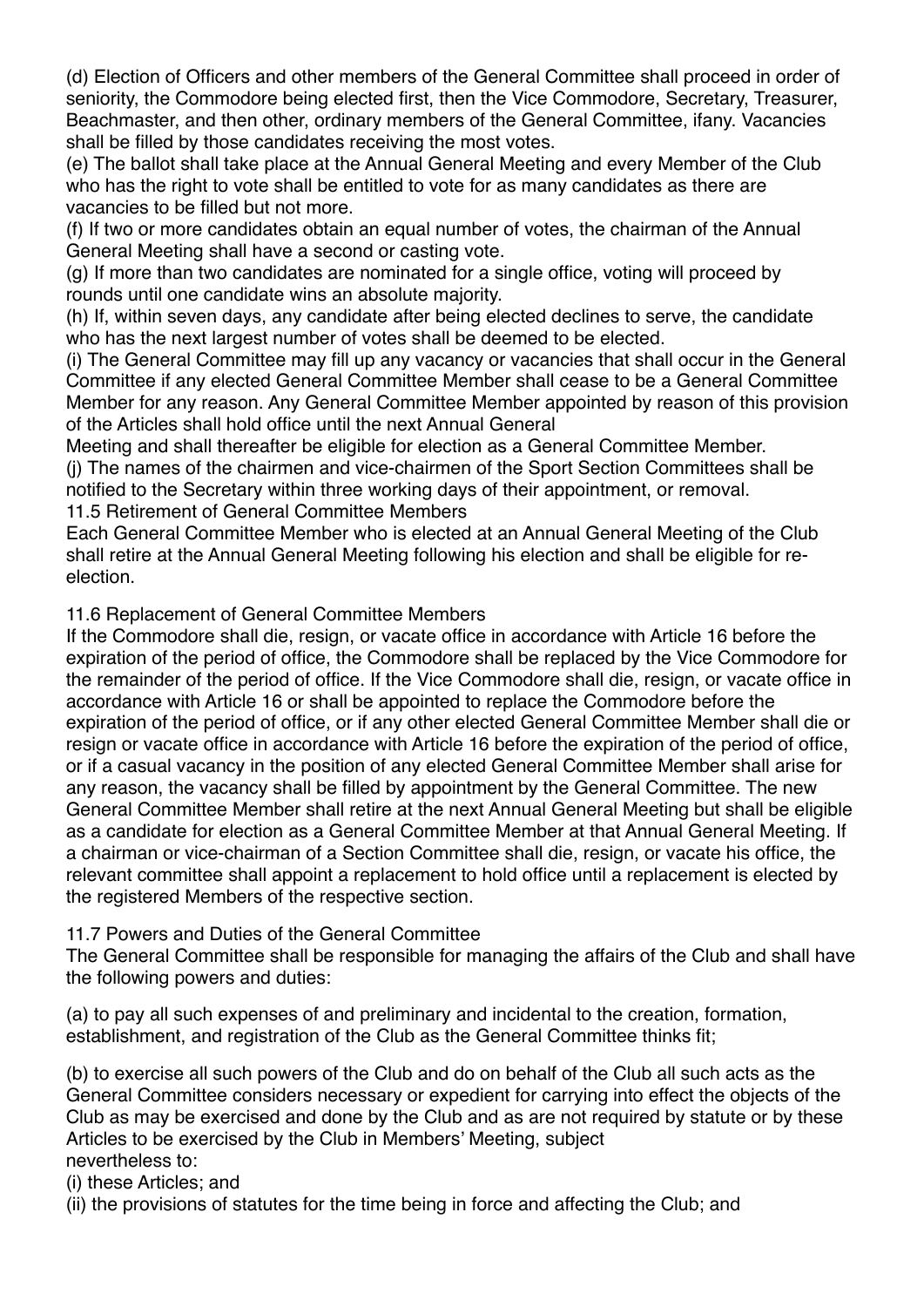(iii) such Bylaws as may be enacted by the General Committee, or by the Club in a Members' Meeting.

(c) to appoint and dismiss persons, committees, working parties, and chairpersons thereof for such periods and with such responsibilities as it shall think fit;

(d) to appoint and dismiss employees with such titles, responsibilities and remuneration as it shall think fit, who may be invited to attend the meetings of the General Committee but shall not be entitled to vote at such meetings;

(e) to consider and approve policies, proposals or other recommendations in relation to the objects of the Club, its organisation and day-to-day management; and

(f) to delegate, subject to these Articles, such of its powers and duties as it shall think fit, but not its responsibilities, provided that the powers and duties so delegated and the periods of such delegations are specified in each case.

11.8 Bylaws

(a) The General Committee shall have power to make, amend, replace, repeal, publish and enforce Bylaws for the administration and control of the Club, provided that:

(i) the making, amendment, replacement, repeal, publication and enforcement of any such Bylaws shall require the approval of not less than 75% of the then members of the General Committee; and

(ii) if and to the extent that the making, amendment, replacement, repeal, publication and enforcement of any such Bylaws disproportionately affects any one Section, the approval of those member(s) of the General Committee appointed to represent that Section shall also be required.

The General Committee may not delegate any of the aforesaid powers to make, amend, replace, or repeal Bylaws.

(b) The Club in a Members' Meeting shall have power to make, amend, replace, repeal, publish and enforce Bylaws and any Bylaws enacted by the Club in a Members' Meeting shall supersede previous Bylaws and shall only be amended, replaced or repealed at a Members' Meeting.

(c) All such Bylaws shall, when published, be binding on all Members of the Club.

11.9 Reduction Below the Minimum Number of General Committee Members If the number of General Committee Members is reduced below the number required for a quorum, then the continuing General Committee Members may continue to act for the purpose of increasing the number of General Committee Members to the number required for a quorum or for the purpose of calling a Members' Meeting of the Club but for no other purpose.

11.10 Number and Frequency of General Committee Meetings

The General Committee shall meet at such times and frequency as it shall determine, but not less than once in each quarter of the year.

#### 11.11 Notice and Agenda of General Committee Meetings

Not less than seven days before each meeting of the General Committee the Secretary shall cause to be sent to every member of the General Committee notice of such meeting and not less than three days before such meeting the Secretary shall cause to be sent to every member of the General Committee an agenda for the meeting. Any matter that was not on the agenda for a meeting of the General Committee shall not be discussed at the meeting except with the permission of the chairman of the meeting and any matter involving approval of expenditure that was not on the agenda for a meeting of the General Committee shall not be discussed at the meeting.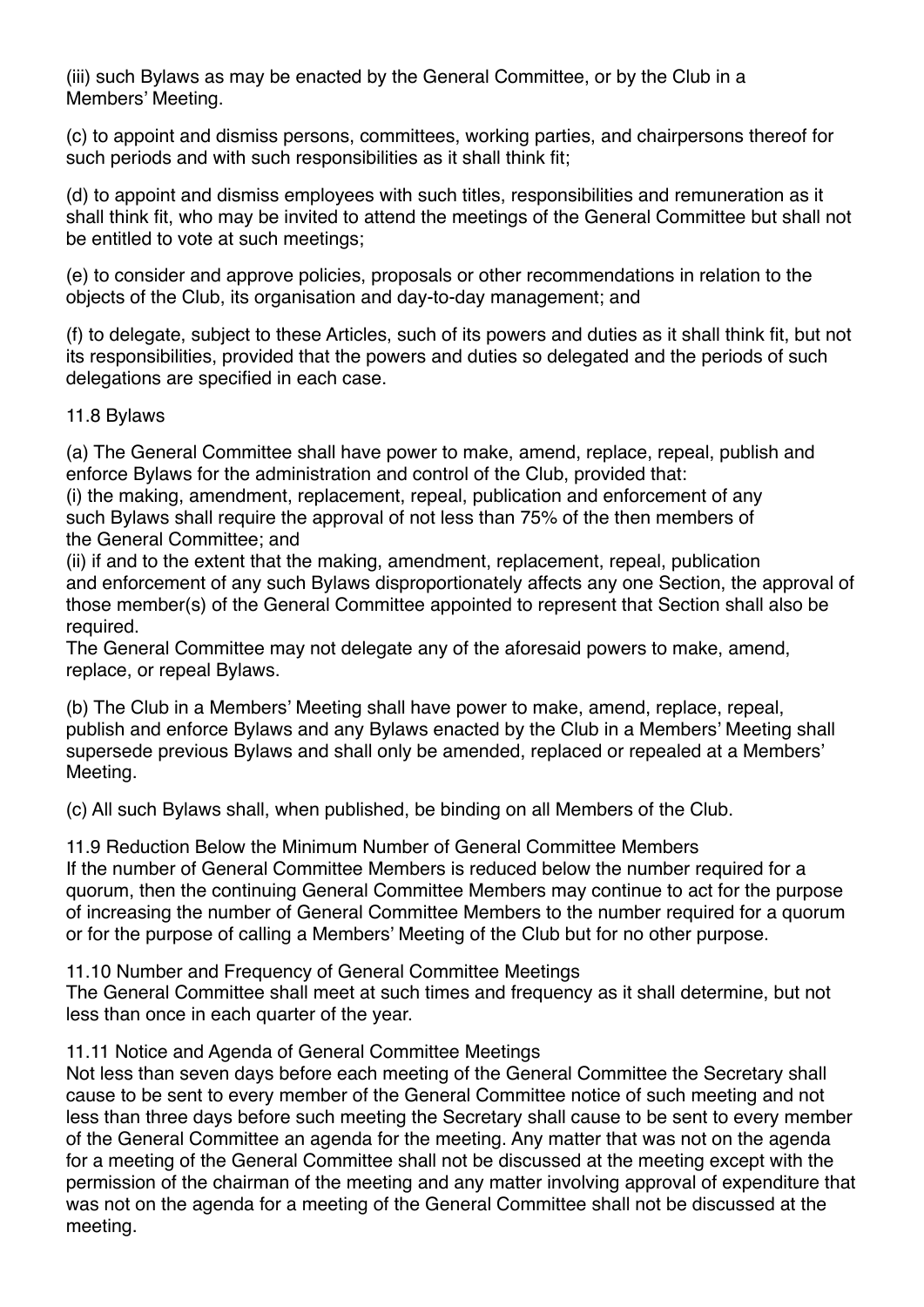11.12 Quorum at General Committee Meetings

Four members of the General Committee shall constitute a quorum at meetings of the General Committee, save that if the General Committee shall consist of ten or more Members the quorum shall be 5.

11.13 Voting at General Committee Meetings

Voting on all motions at meetings of the General Committee shall be by a show of hands. No one in receipt of a salary or wages from the Club may vote at a meeting of the General **Committee** 

11.14 Majority at General Committee Meetings

Unless specified otherwise in these Articles, voting on all motions shall require only a simple majority of those present and voting.

## 11.15 Chairman of the General Committee

The Commodore shall preside at all meetings of the General Committee, or, in his absence, the Vice Commodore, or, in the absence of both, a chairman shall be elected from the General Committee Members present at the meeting.

11.16 Casting Vote of Chairman at General Committee Meetings

In addition to his own vote, the chairman of a General Committee meeting shall have a second or tie-breaking vote in case an equal number of votes are cast for and against a motion.

## 11.17 Resolution in Writing of the General Committee

A unanimous resolution in writing (which may consist of several documents in the like form) which has been circulated to all General Committee Members and which is signed by all General Committee Members entitled to receive notice of a meeting shall be as valid and effectual as if it had been passed at a meeting of the General Committee duly convened and held. Electronic circulation and approval of such a resolution shall be acceptable.

11.18 Voting at General Committee Meeting When No Notice of the Motion Has Been Given

Unless notice has been given prior to a General Committee Meeting in accordance with the provision of Article 11.11 above, no motion shall be discussed without the consent of the chairman of the meeting. Voting on such motions shall require a two-thirds majority of those present and voting.

# 12. COMMITTEES AND WORKING PARTIES

12.1

Unless notice has been given prior to a General Committee Meeting in accordance with the provision of Article 11.11 above, no motion shall be discussed without the consent of the chairman of the meeting. Voting on such motions shall require a two-thirds majority of those present and voting.

COMMITTEES AND WORKING PARTIES

Membership, Powers and Duties of Committees and Working Parties

(a) The Commodore, Vice-Commodore, Treasurer and Secretary shall be ex-officio members of all committees and working parties appointed by the General Committee and of Sport Section Committees, but shall not be entitled to vote at meetings of such committees and working parties unless elected or appointed thereto.

(b) The Commodore, Vice-Commodore, Treasurer and Secretary shall be entitled to receive notice and agendas of meetings of all such committees and working parties.

(c) All such committees and working parties shall cause minutes to be made of all proceedings and resolutions at their meetings and within seven days of such meetings shall furnish copies of all such minutes to the Secretary who shall promptly circulate the same to the General Committee Members.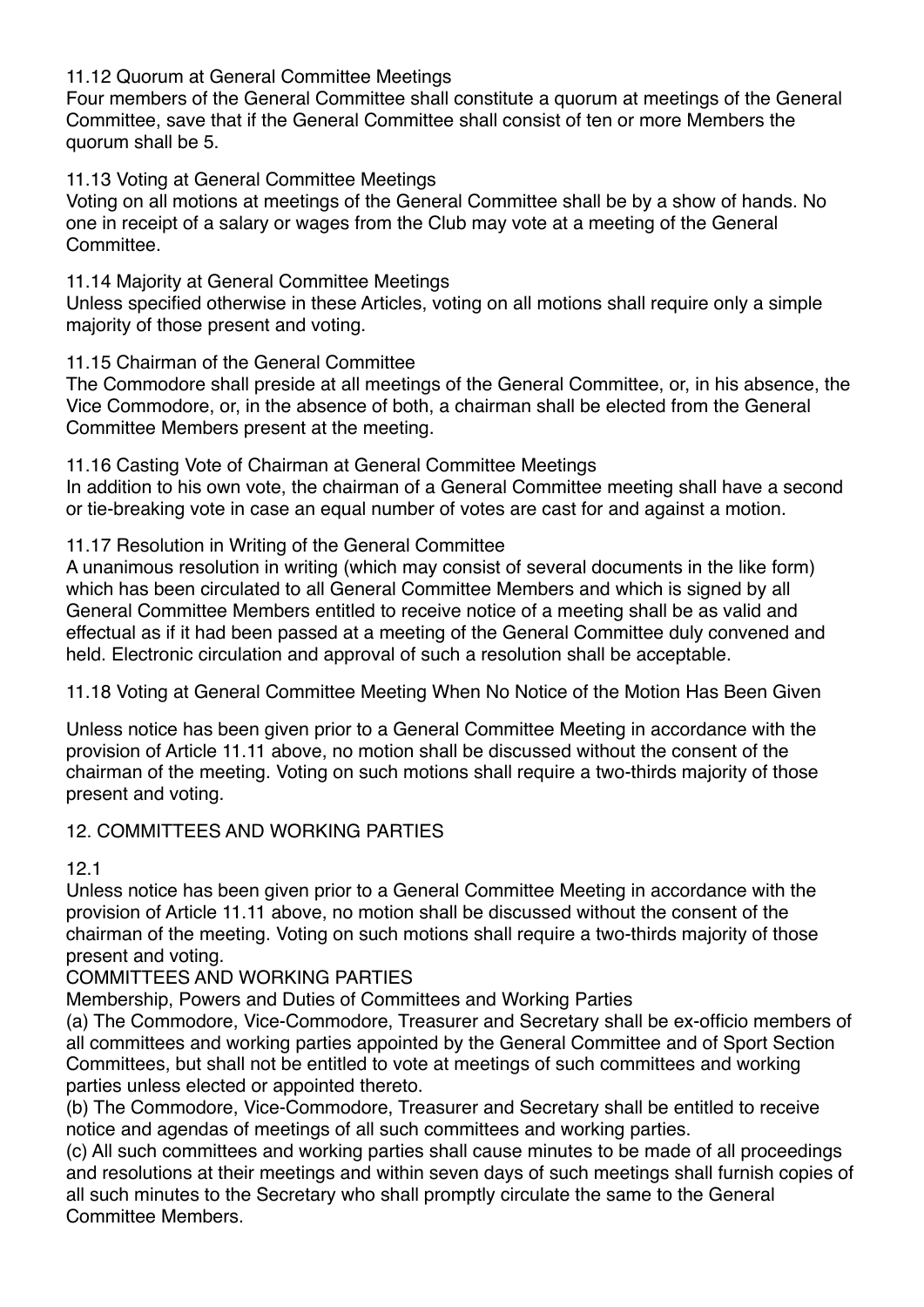(d) No person who is not a Member in Good Standing shall be appointed to or may hold office in any committee, or working party of the Club.

## 12.2 Voting at Committees and Working Parties

Voting on motions at all meetings of committees and working parties shall be by a show of hands, unless directed otherwise by the chairman of the meeting. No one in receipt of a salary or wages from the Club may vote at such meetings.

#### 13 MEMBERS' MEETINGS

#### 13.1 Annual General Meetings

An Annual General Meeting of the Club shall take place each financial year for the purposes of:

(a) receiving the report of the General Committee on the affairs of the Club for the previous financial year and the financial statements of the Club (both of which shall be in writing); (b) determining, subject to Article 11.1 above, the number of General Committee Members to be elected at a subsequent General Meeting;

(c) electing the General Committee Members;

- (d) appointing and fixing the remuneration of an independent auditor; and
- (e) transacting any other business.

## 13.2 General Meetings

Every Members' Meeting of the Club other than the Annual General Meeting shall be called a General Meeting. The General Committee may call a General Meeting of the Club whenever it considers it necessary and shall do so within fourteen days after receiving a requisition in writing signed by the Full Members representing not less than 5% of the total voting rights on a vote of all the Full Members having at the date of deposit of the requisition a right to vote at Members' Meetings, to consider such matters as shall be stated in the requisition.

#### 13.3 Notice of Members' Meetings

At least fourteen days before a General Meeting and twenty-one days before the Annual General Meeting, the Secretary shall notify all Full Members and shall publish on the Club's notice board (whether physical or electronic) a notice specifying the place, date, and time of the meeting and the agenda of business to be discussed. The notice for the Annual General Meeting shall include a list of all candidates standing for election, which shall state brief particulars of the candidates and the names of their proposers and seconders.

# 13.4 Entitlement to Attend Members' Meetings

Every Full Member may attend Members' Meetings of the Club. Other persons and representatives of other organisations may attend Members' Meetings of the Club at the invitation of the General Committee.

# 13.5 Nature of Business that May be Transacted at Members' Meetings

All business that is transacted at a General Meeting shall be deemed special. All business that is transacted at an Annual General Meeting shall be deemed special, with the exception of the approval and signing of the minutes of the previous Annual General Meeting, receiving the financial statements of the Club and the reports of the General Committee and the independent auditors, the determination of the number of General Committee Members to be elected at subsequent Annual General Meetings, the election of General Committee Members, and the appointment and fixing of the remuneration of an independent auditor. Business not previously announced in the agenda may be considered only with the approval of the chairman of the meeting.

# 13.6 Chairman at Members' Meetings

At all Members' Meetings, the chair shall be taken by the Commodore or, in his absence, the Vice Commodore. If neither the Commodore nor the Vice Commodore shall be present within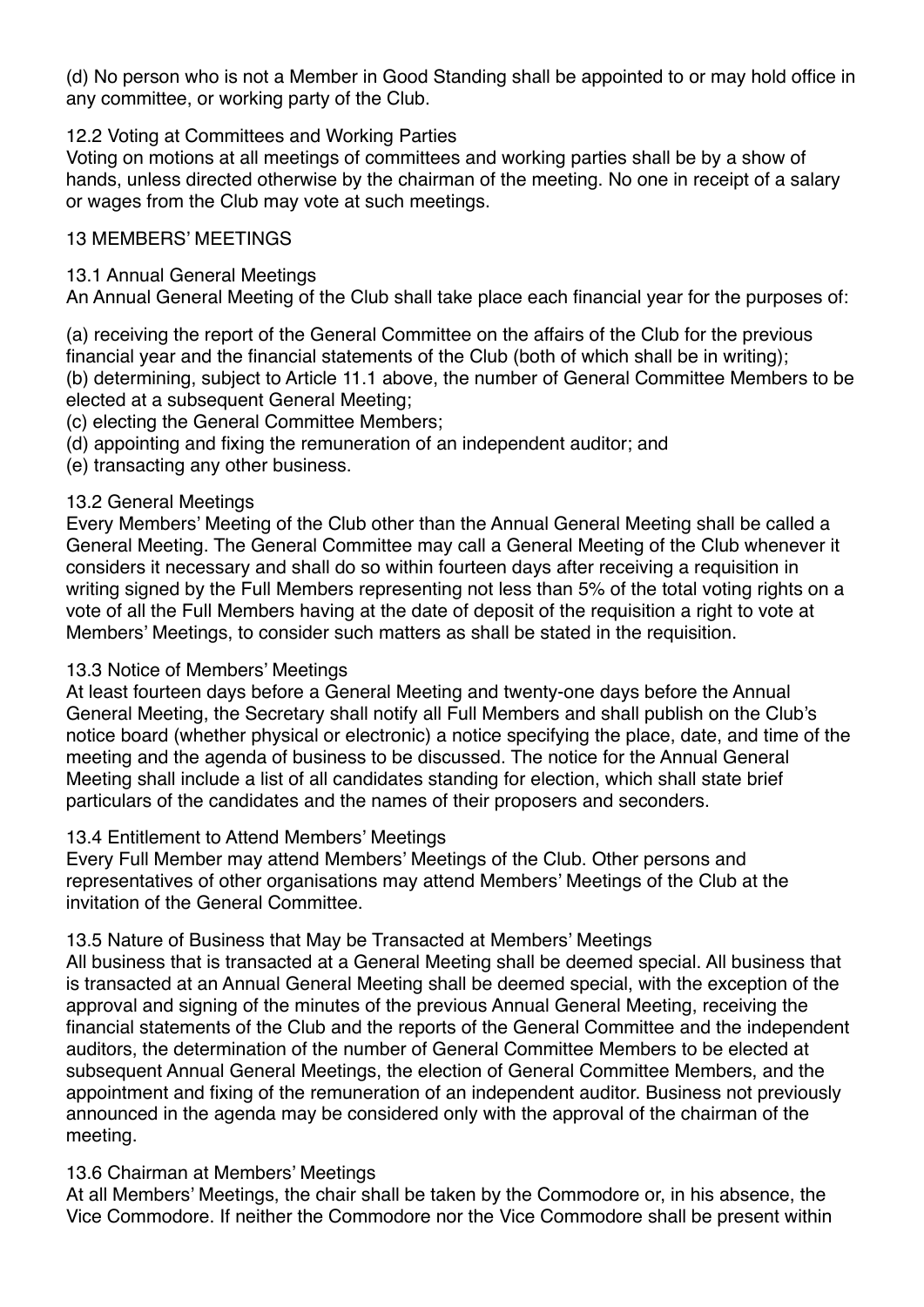fifteen minutes after the time appointed for holding the meeting or shall be willing to act as chairman, the Full Members present and entitled to vote shall choose one of them to chair the meeting.

## 13.7 Quorum at Members' Meetings

No business shall be transacted at any Members' Meeting unless a quorum is present when the meeting proceeds to business and continues to be present throughout the length of the meeting. The quorum shall be the lesser of at least twenty persons physically present who are Full Members entitled to vote or 10% of the Full Members of the Club entitled to vote. If within half an hour from the time appointed for the meeting a quorum is not present, the meeting (if convened upon the requisition of Members) shall be dissolved or (in any other case) shall stand adjourned to another day and at a time and place as may be appointed by the chairman with the consent of the meeting.

# 13.8 Adjournment of Members' Meetings

The chairman may, with the consent of the meeting, adjourn any Members' Meeting from time to time, and from place to place, but no business shall be transacted at any adjourned meeting other than the business left unfinished at the meeting from which the adjournment took place.

## 13.9 Voting at Members' Meetings

At any Members' Meeting a resolution put to the vote of the meeting shall be decided by a show of hands unless a secret ballot is demanded by the chairman of the meeting or by at least onethird of those present and entitled to vote and voting. If a secret ballot is demanded as aforesaid, the same shall be taken in such manner as the chairman of the meeting directs. Resolutions concerning ordinary business at the Annual General Meetings require a simple majority to pass. Resolutions concerning special business at Members' Meetings require a 75% majority to pass.

## 13.10 Equality of Votes at Members' Meetings

In addition to his own vote, the chairman of a Members' Meeting shall have a second or tiebreaking vote in case an equal number of votes are cast for and against a motion.

# 13.11 Validity of Resolutions at Members' Meetings

All resolutions passed at any Members' Meeting for which due notice has been given or to which Article 22.5 below applies shall be binding on all Members.

# 13.12 Who may Vote at Members' Meetings

Every Full Member present shall, subject to the provisions of these Articles, be entitled to vote at a Members' Meeting. No Full Member shall be entitled to vote at a Members' Meeting unless he is a Member in Good Standing.

#### 13.13 Number of Votes at Members' Meetings

Subject to the provisions of Article 13.10 above, on a show of hands at a Members' Meeting, every Full Member present shall have one vote.

#### 13.14 Proxies

(a) A Member may only appoint as proxy another Member of the Club who has the right to vote and may attend and speak at Members' Meetings of the Club in accordance with Article 13.4. (b) A proxy maybe only valid

(i)states the name of the Member appointing the proxy:

(ii)states the name of the person appointed to be that Member's proxy and the Members' (iii)is signed by the Member appointing the proxy; and

(iv) is delivered to the Club in accordance with these Articles and any instructions contained in the notice of the Members' Meeting in relation to which the proxy is appointed.

(c) The Club may require proxy notices to be delivered in a particular form, and may specify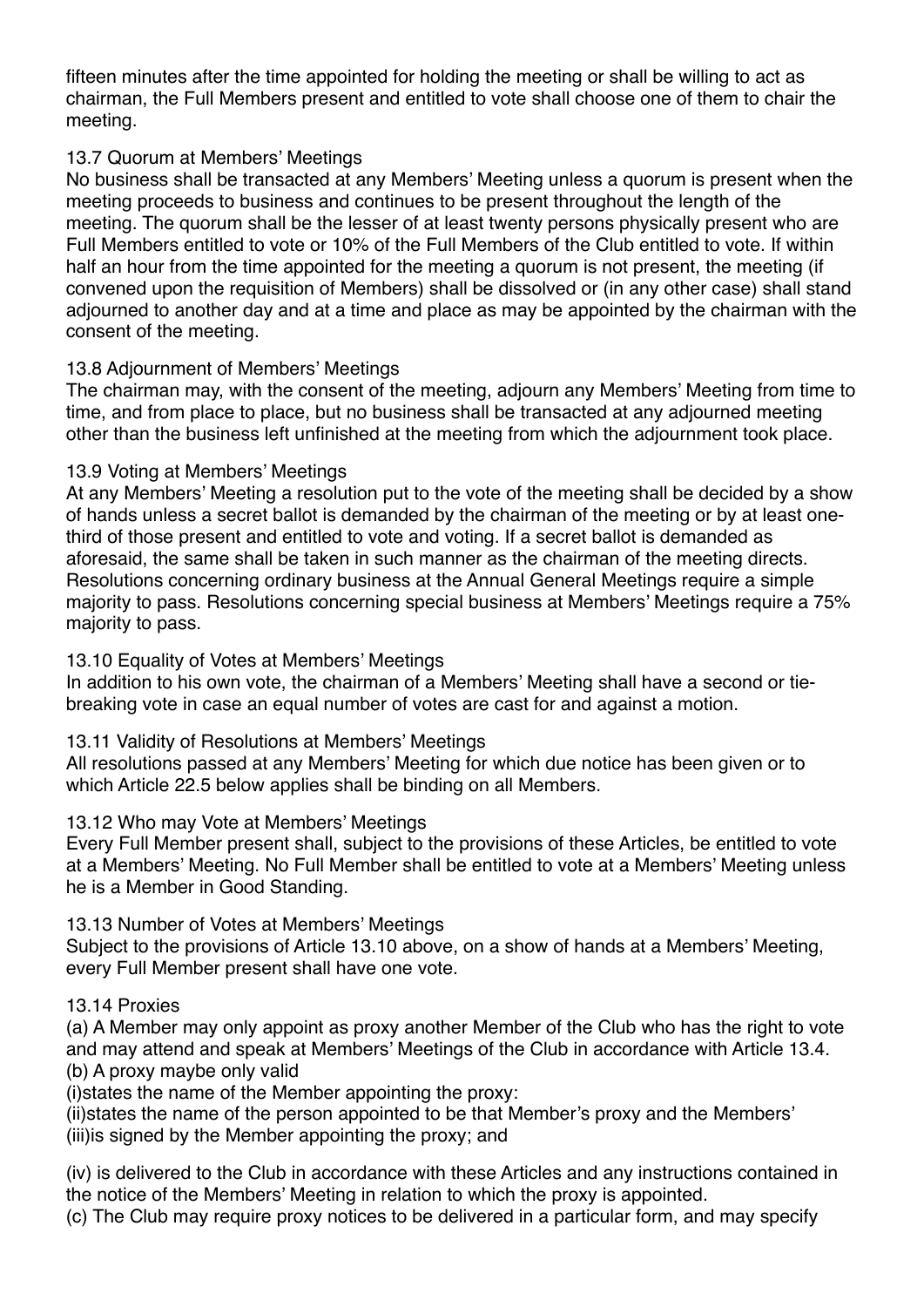different forms for different purposes.

(d) A proxy notice may specify how the proxy appointed under it is to vote (or that the proxy is to abstain from voting) on one or more resolutions dealing with any business to be transacted at a Members' Meeting.

(e) Unless a proxy notice indicates otherwise, it must be regarded as:-

(i) allowing the person appointed under it as a proxy discretion as to how to vote on any ancillary or procedural resolutions put to the Members' Meeting; and

(ii) appointing that person as a proxy in relation to any adjournment of the Members' Meeting to which it relates as well as the meeting itself.

(f) A proxy notice must be accompanied by a copy of the valid Hong Kong identity card or passport of the Member appointing the proxy.

(g) A Member who has the right to attend and speak and vote at a Members' Meeting may not be appointed as proxy for more than five Members in respect of that meeting, except that the chairman of the meeting may be appointed as proxy for an unlimited number of Members.

13.15 Delivery of Proxy Notice and Notice Revoking Appointment of Proxy

(a) A proxy notice does not take effect unless it is received by the Club at least 48 hours before the time appointed for holding the General Meeting or adjourned General Meeting.

(b) An appointment under a proxy notice may be revoked by delivering to the Club a notice in writing given by or on behalf of the Member by whom the proxy notice was given.

(c) A notice revoking the appointment only takes effect if it is received by the Club at least 48 hours before the time appointed for holding the General Meeting or adjourned General Meeting.

13.16 Effect of Member's Voting in Person on Proxy's Authority

(a) A proxy's authority in relation to a resolution is to be regarded as revoked if the Member who has appointed the proxy:

(i) attends in person the Members' Meeting at which the resolution is to be decided; and

(ii) exercises, in relation to the resolution, the voting right that the Member is entitled to exercise.

(b) A Member who is entitled to attend, speak or vote at a Members' Meeting remains so entitled in respect of the meeting or any adjournment of it, even though a valid proxy notice has been delivered to the Club by or on behalf of the Member.

# 14 PATRONS AND ADVISORS

# 14.1 Patrons and Advisors

The General Committee shall have power to appoint any person as a patron, vice-patron or adviser of the Club on such terms and conditions and for such periods as it shall determine. The appointment of a person as patron, vice-patron or adviser shall not entitle that person to vote at any meeting or to exercise any executive power in relation to the Club.

# 15. DECLARATIONS OF INTEREST

15.1 Declaration of Interest. A member of the General Committee, or of any committee or working party of the Club, or any official or employee of the Club shall declare his interest including any interest of his immediate family in any matter in which he, or his immediate family is interested other than as a member of the General Committee, committee or working party, or as any official or employee. A member of the General Committee, or any committee or working party of the Club, or any official or employee shall not vote in respect of any transaction, contract or arrangement in which he is interested or any matter arising therefrom and if he does so vote, his vote shall not be counted.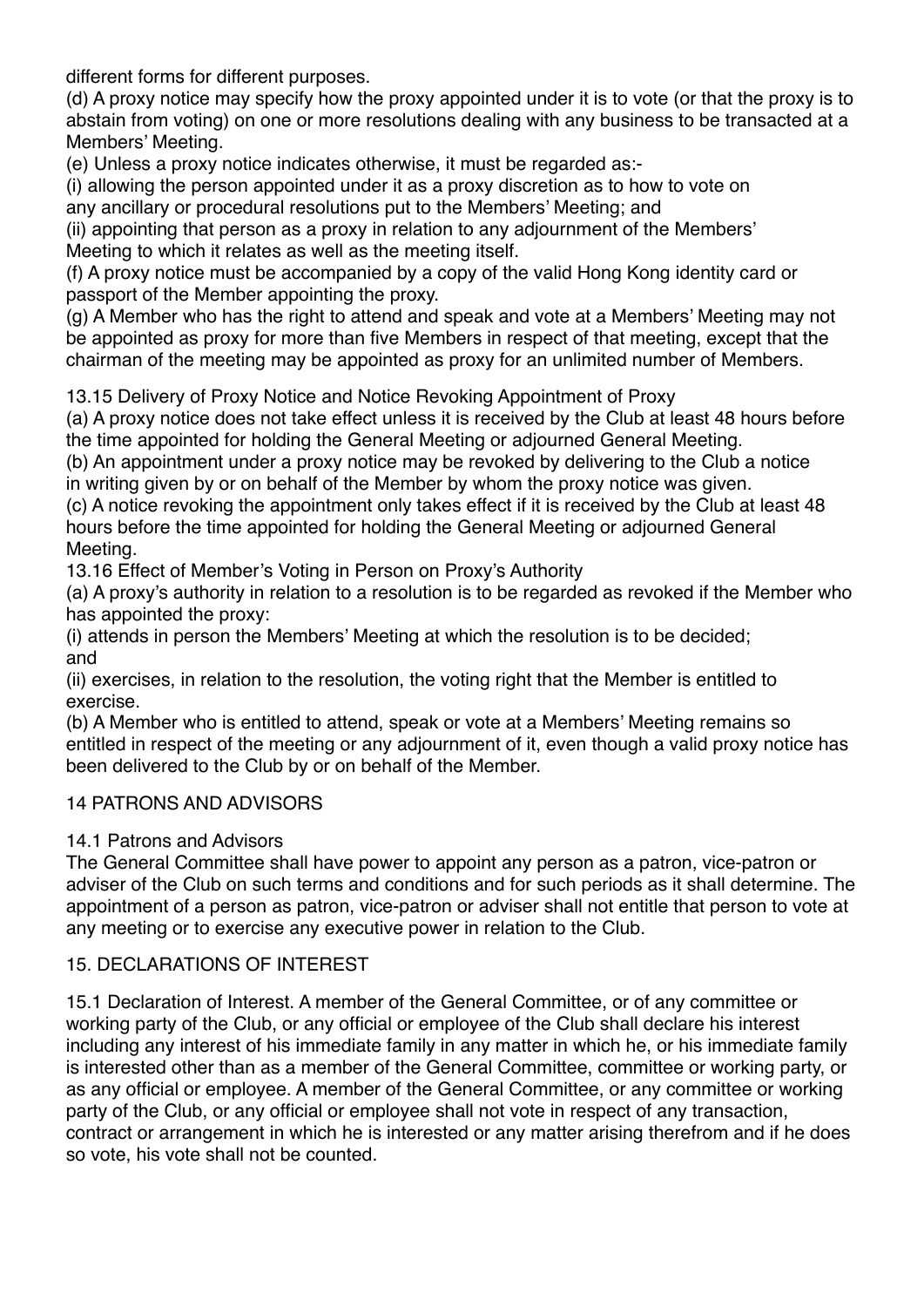# 16. VACATION OF OFFICE

# 16.1 Vacation of Office

The office of a member of the General Committee or any committee or working party or official shall be vacated automatically:

(a) if a receiving order is made against him;

(b) if he becomes of unsound mind;

(c) if he ceases to be a Member of the Club;

(d) if by notice in writing to the Club he resigns his office;

(e) if he ceases to hold office by reason of any order made under Sections 168D to 168L inclusive of the Companies (Winding-up and Miscellaneous) Ordinance, Chapter 32 of the law of Hong Kong; or

(f) if he is removed from office by an Ordinary Resolution duly passed at a Members' Meeting of the Club.

The office of a General Committee Member shall be automatically vacated if the General Committee Member is absent from three consecutive General Committee meetings without the permission of the General Committee.

# 17. VALIDITY OF ACTS

17.1 Validity of Acts

All acts done by any meeting of the General Committee, or any committee or working party appointed by the General Committee shall, notwithstanding that there was some defect in the appointment or election of any member of the General Committee, committee or working party acting as aforesaid or that they or any of them were disqualified, be as valid as if every such member had been duly appointed or elected and was qualified as a member of the General Committee, committee or working party.

18. THE SEAL

18.1 Safe Custody of the Seal of the Club

The General Committee shall provide for the safe custody of the Seal of the Club.

18.2 Who May Affix the Seal of the Club

Bylaws regarding the use and affixing of the Seal of the Club may be made from time to time by the Club in Members' Meeting. The Seal of the Club shall not be affixed to any instrument, writing or document except by the authority of a resolution of the General Committee in accordance with the Bylaws made by the Club in Members' Meeting. Until such Bylaws are made, all instruments, writings or documents requiring the Seal of the Club to be affixed thereto shall be signed by any two of the Commodore, Vice Commodore, Treasurer and Secretary.

# 19. ASSETS OF THE CLUB

# 19.1 Application of Assets of the Club

The income and property of the Club shall be applied solely towards the promotion of the objects of the Club as set out in these Articles and no portion thereof shall be paid or transferred directly or indirectly by way of dividend, bonus or otherwise howsoever by way of profit to the persons who at any time are or have been Members of the Club or any of them provided that nothing herein contained shall prevent the payment in good faith of remuneration to any official or servant of the Club or to any Member thereof or any other person in return for services actually rendered, subject to the provision of Article 5 of the Mandatory and Associated Articles contained in Part A of these Articles.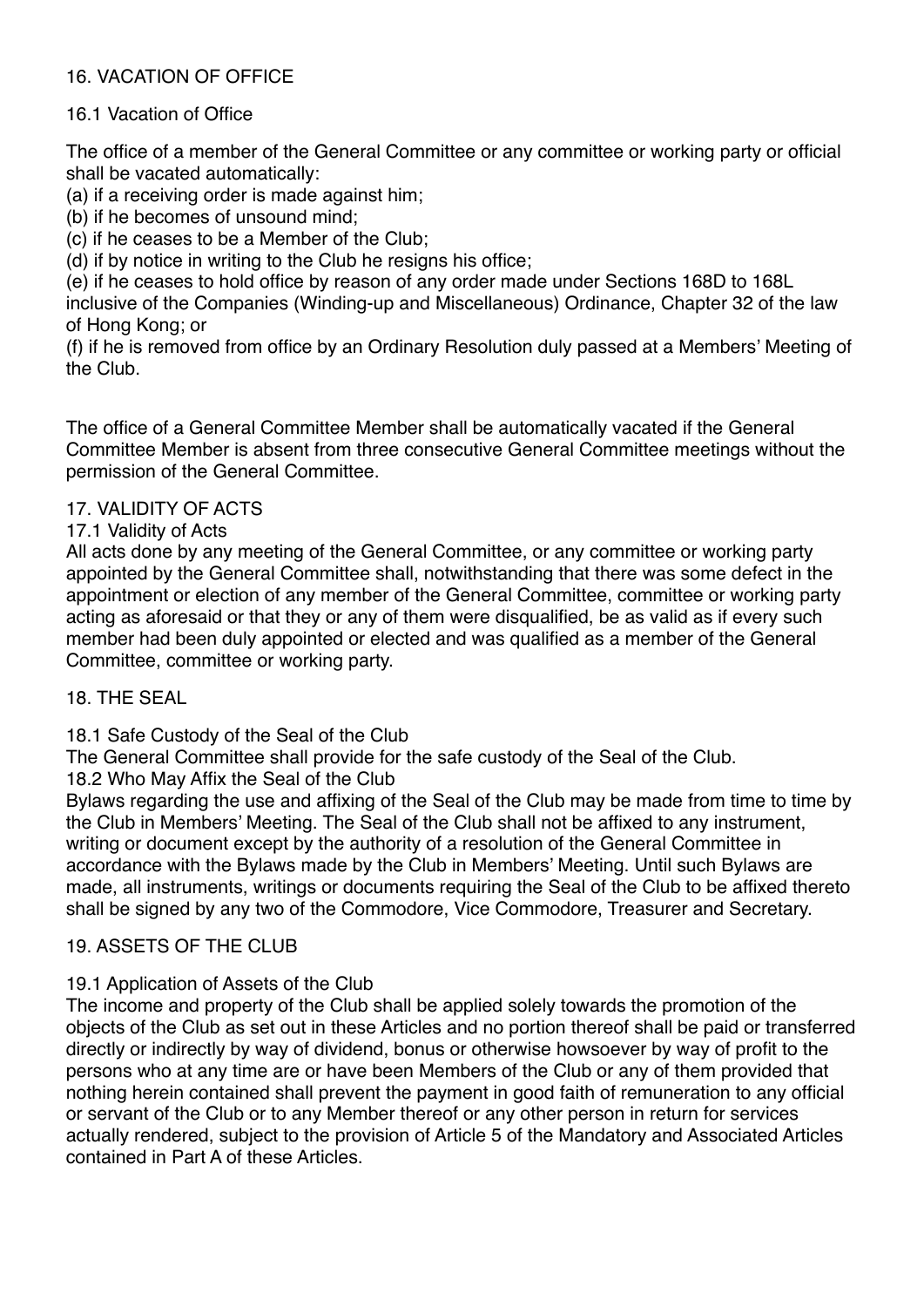# 20. ALTERATION OF ARTICLES

## 20.1 Alteration of Articles

No Article of the Club shall be altered or revoked nor a new Article introduced unless at least twenty-one days' notice of such intention has been given to all Members and a resolution in favour of such alteration or new Article has been passed by a three-quarters majority of those present and entitled to vote at a Members' Meeting convened for such purpose.

## 21. BOOKS OF ACCOUNT

#### 21.1 Books of Account

The General Committee shall cause proper books of account to be kept with respect to: (a) all sums of money received and expended by the Club and the matters in respect of which such receipts and expenditures shall take place;

(b) all sales and purchases of goods by the Club; and

(c) the assets and liabilities of the Club.

Proper books shall not be deemed to be kept if there are not kept such books of account as are necessary to give a true and fair view of the state of affairs of the Club and to explain its financial transactions. The books of account shall be kept at the Office or at such other place or places as the General Committee shall think fit and shall be made available for inspection by the members of the General Committee at reasonable times.

## 21.2 Inspection of Books of Account by Members

The General Committee shall, subject to the provision of Article 7 contained in the Mandatory and Associated Articles contained in Part A of these Articles, from time to time determine at what times and places and under what conditions the accounts and books of the Club shall be open to inspection of Members not being members of the General Committee.

#### 21.3 Inspection of Books of Account by Auditors

Once at least in every year the accounts of the Club shall be examined and the correctness of the income and expenditure account and the statement of financial position ascertained by one or more properly qualified independent auditor or auditors.

# 22. COMMUNICATION WITH MEMBERS

#### 22.1 Members' Addresses

Every Member shall register with the Club a postal address either in Hong Kong or elsewhere and an electronic mail address to which notices can be sent. Every Member shall notify the Secretary in writing of every change of these registered addresses. If any Member shall fail to register an address or to give notice of any change of address in accordance with this Article,notices may be given to such Member by post to the Member's last known place of business or residence. If a Member has no registered address in Hong Kong and has not supplied an address in Hong Kong to the Club for the giving of notices, a notice addressed to the Member and broadcast by electronic mail to the Members or posted on the Club's official website shall be deemed to be fully transmitted to that Member.

#### 22.2 Giving Notice

A Notice may be given by delivery, prepaid letter (airmail in the case of a registered address outside Hong Kong), facsimile message or electronic means.

# 22.3 Time of Service of Notice

(a) A notice delivered to the registered address shall be deemed to have been served at the time of delivery.

(b) A notice sent by prepaid letter to an address in Hong Kong shall be deemed to have been